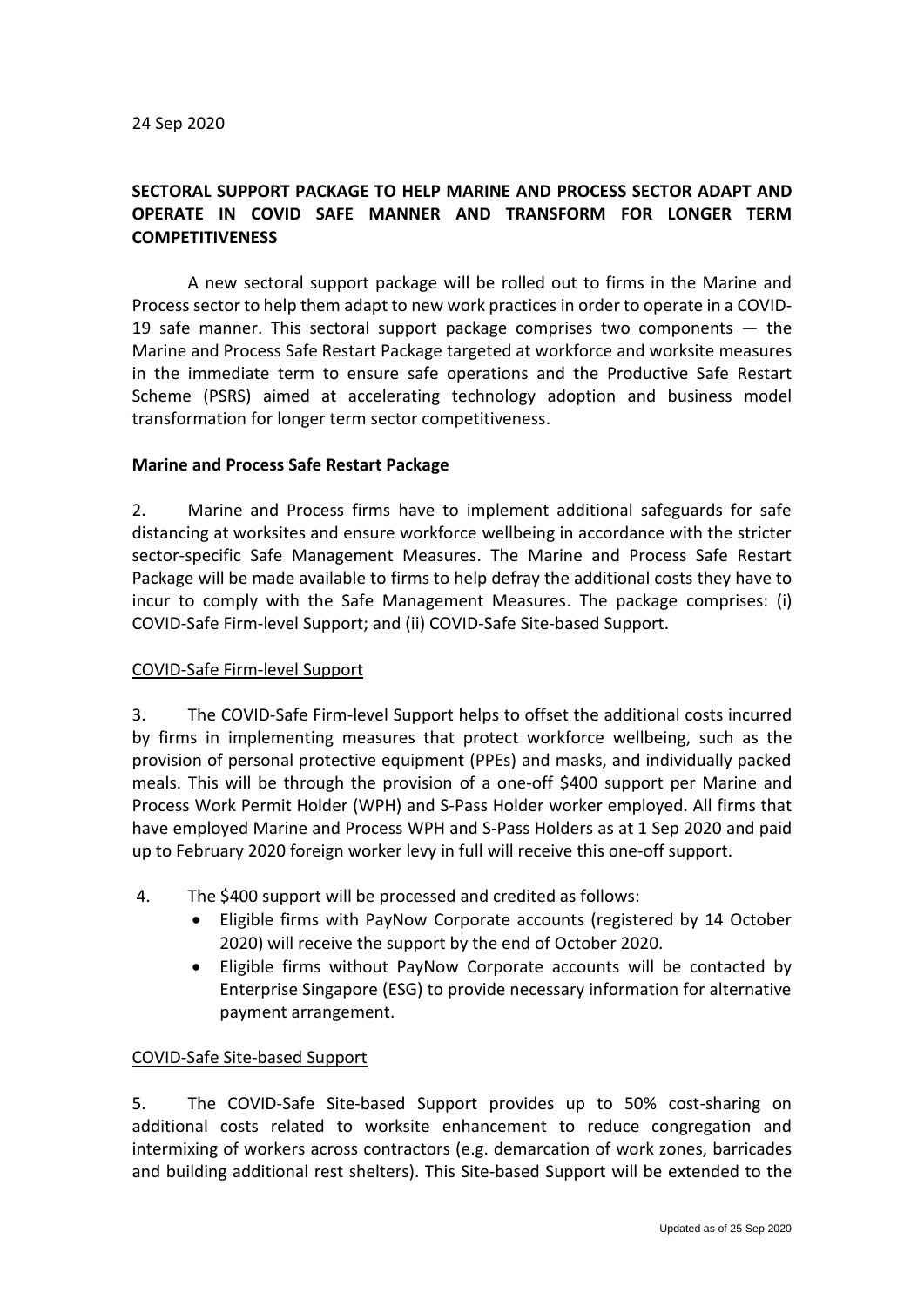Marine Shipyard operators and Energy and Chemical (E&C) Plant Owners who are responsible for enhancing their worksites to provide a safer working environment aligned with COVID-Safe Worksite Criteria.

6. Firms can apply to the Economic Development Board (EDB) for a grant, supporting up to 50% support for relevant costs incurred from 1 May 2020 to 31 Dec 2020, to enhance worksites in accordance with COVID-Safe Worksite Criteria. The grant will support items such as equipment, infrastructure and worksite sanitisation, capped at \$600,000 per firm.

# **Productive Safe Restart Scheme (PSRS)**

7. COVID-19 has accentuated key vulnerabilities in the Marine and Process sector such as reliance on foreign workers and manual work processes. The PSRS seeks to encourage firms to accelerate technology adoption and/or embark on business process/model transformation efforts that will bolster their competitiveness as we emerge from COVID-19.

8. Firms can undertake transformation projects independently, or jointly (i.e. as a collaboration between E&C Plant Owners and its contractors, or Marine Shipyard and its contractors). These projects should result in tangible productivity improvements and reduce reliance on foreign labour in their workforce. Firms can apply to ESG for the PSRS grant, which will provide up to 80% support for qualifying project costs.

9. More information on the support components under the Marine and Process Support Package can be found in *Annex A* and the Frequently Asked Questions (FAQ) in *Annex B*.

| COVID-Safe Site-      | EDB (http://www.edb.gov.sg/en/contact/contact- |
|-----------------------|------------------------------------------------|
| based Support         | us.html)                                       |
| COVID-Safe Firm-      | ESG (enquiry@enterprisesg.gov.sg)              |
| level Support         |                                                |
| Productive Safe       |                                                |
| <b>Restart Scheme</b> |                                                |

10. For further clarifications, please contact: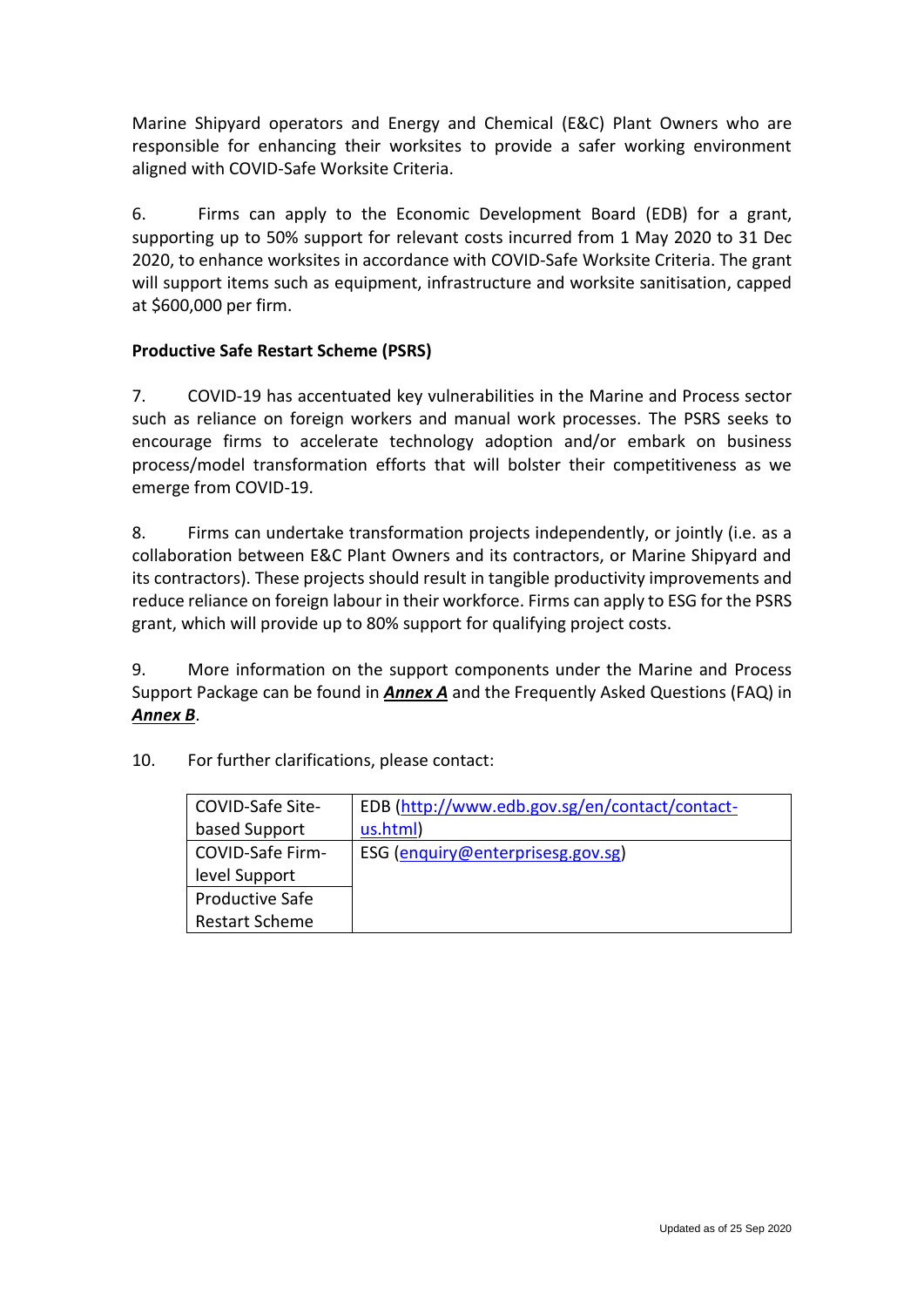# **ANNEX A: FACTSHEET ON MARINE AND PROCESS SUPPORT PACKAGE**

The Marine and Process Support Package help firms defray costs associated with transiting to new work practices and workplace environments that are more COVID-Safe. Details of the (i) COVID-Safe Firm-level Support; (ii) COVID-Safe Site-based Support; and (iii) Productive Safe Restart Scheme are shown in the table below.

| S/N          | <b>Name</b>                         | of | <b>Description of Support</b>                                                                                                                                                                                                                                                                                                                                                                                                                                             |
|--------------|-------------------------------------|----|---------------------------------------------------------------------------------------------------------------------------------------------------------------------------------------------------------------------------------------------------------------------------------------------------------------------------------------------------------------------------------------------------------------------------------------------------------------------------|
|              | <b>Scheme</b>                       |    |                                                                                                                                                                                                                                                                                                                                                                                                                                                                           |
| $\mathbf{1}$ | COVID-Safe<br>Firm-level<br>Support |    | Provides one-off support to offset part of the additional<br>costs incurred by firms to implement workforce-based<br>COVID-Safe measures such as provision of PPEs and masks<br>for workers, and individually packed meals.                                                                                                                                                                                                                                               |
|              |                                     |    | About the Support<br>The Government will help offset part of the<br>$\bullet$<br>workforce-based COVID Safety costs by providing<br>\$400 per Marine and Process worker employed (i.e.<br>Work Permit Holders (WPHs) and S-Pass holders) per<br>firm.<br>Disbursed by the end of October 2020.<br>Support is applicable regardless of whether firms<br>have restarted their projects or are pending restart.<br><b>Eligibility Criteria</b>                               |
|              |                                     |    | Any firm that employs Marine and/or Process foreign<br>workers as at 1 Sep 2020;<br><b>AND</b><br>Paid up to Feb 2020's foreign workers' levy in full<br>(amount which was due in Mar 2020).                                                                                                                                                                                                                                                                              |
|              |                                     |    | <b>How to Apply</b><br>No application required.<br>Support will be credited through GIRO to eligible<br>firm's PayNow Corporate account <sup>1</sup> .<br>To receive the support by the end of October 2020,<br>eligible firm should have a PayNow Corporate<br>account with any bank <sup>2</sup> by 14 Oct 2020.<br>Eligible firms without PayNow Corporate accounts<br>will be contacted by ESG to provide necessary details.<br>Payment will be made at a later date. |

<sup>&</sup>lt;sup>1</sup> This refers to PayNow Corporate registered with Unique Entity Number (UEN) without suffix.

<sup>&</sup>lt;sup>2</sup> This refers to nine participating banks for PayNow Corporate in Singapore, Citibank, DBS Bank, HSBC, Maybank, OCBC Bank, Standard Chartered Bank, UOB Bank, Bank of China and Industrial and Commercial Bank of China (ICBC).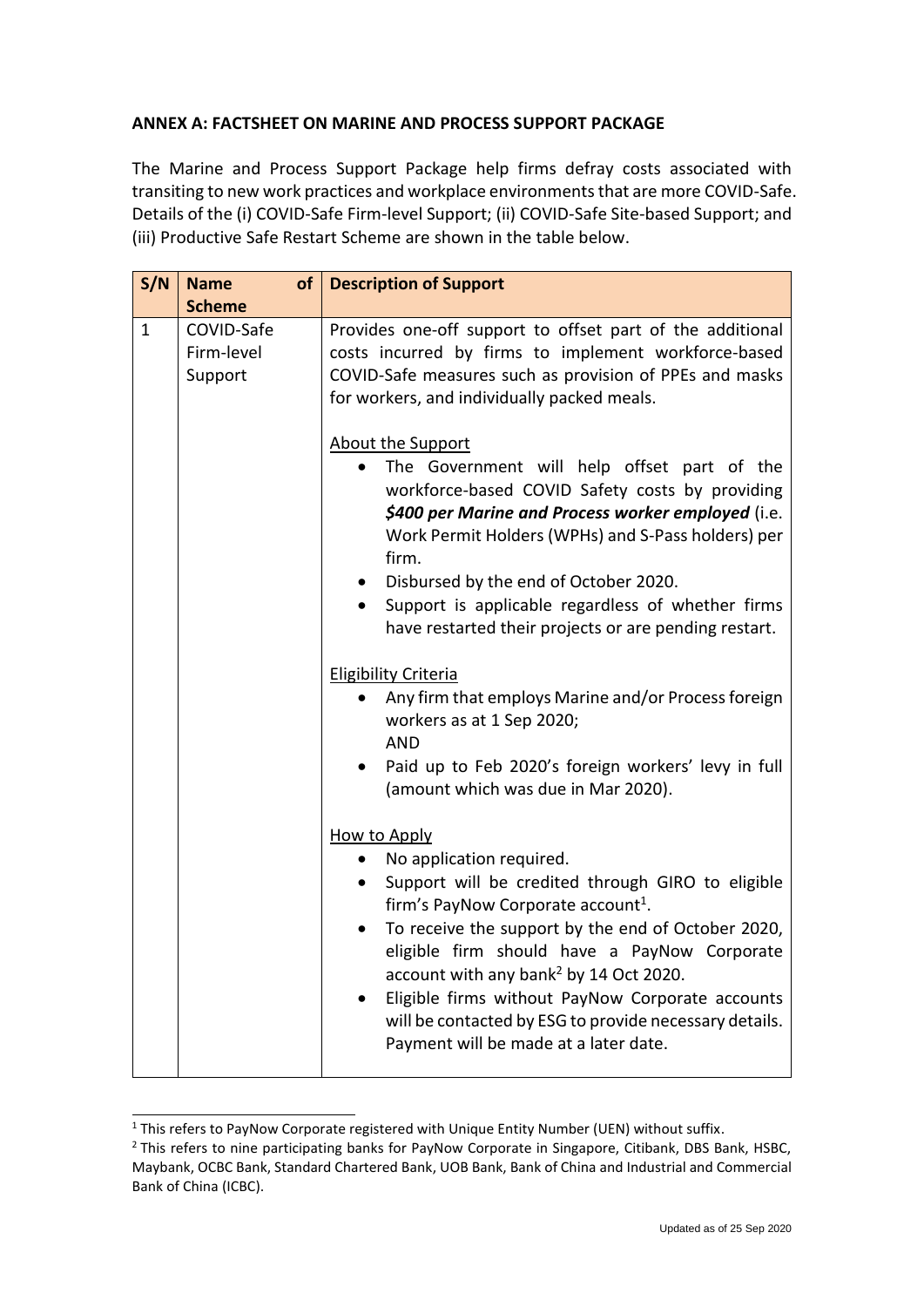| $\overline{2}$ | COVID-Safe Site- | Provides support for additional costs related to enhancing                                     |
|----------------|------------------|------------------------------------------------------------------------------------------------|
|                | based Support    | worksites to reduce congregation and intermixing of                                            |
|                |                  | workers such as demarcation of work zones, barricades and                                      |
|                |                  | building additional rest shelters. This site-based support will                                |
|                |                  | be given to the Marine Shipyards and Energy and Chemical                                       |
|                |                  | (E&C) Plant Owners who are responsible for enhancing their                                     |
|                |                  | worksites to provide a safer working environment aligned<br>with COVID-Safe Worksite Criteria. |
|                |                  |                                                                                                |
|                |                  | <b>About the Support</b>                                                                       |
|                |                  | The grant will provide 50% support for costs incurred                                          |
|                |                  | from 1 May 2020 to 31 Dec 2020 to meet COVID-Safe                                              |
|                |                  | Worksite Criteria, which includes equipment,                                                   |
|                |                  | infrastructure and worksite sanitisation.                                                      |
|                |                  | The support will be capped at \$600,000 per firm.                                              |
|                |                  | <b>Eligibility Criteria</b>                                                                    |
|                |                  | Any firm that is either a Marine Shipyard <sup>3</sup> or E&C                                  |
|                |                  | Plant Owner <sup>4</sup> .                                                                     |
|                |                  |                                                                                                |
|                |                  | <b>How to Apply</b><br>Firms can express their interest in applying for the<br>$\bullet$       |
|                |                  | support via http://go.gov.sg/css-mp. Only eligible                                             |
|                |                  | firms will receive an email with the instructions to                                           |
|                |                  | apply via the EDB Portal (http://portal.edb.gov.sg) <sup>5</sup> .                             |
|                |                  | Eligible firms should submit their application via the                                         |
|                |                  | EDB Portal by 31 Dec 2020, and provide the                                                     |
|                |                  | following:                                                                                     |
|                |                  | (a) Projected costs incurred from 1 May 2020 to 31                                             |
|                |                  | Dec 2020 to meet COVID-Safe Worksite criteria;                                                 |
|                |                  | and                                                                                            |
|                |                  | (b) Supporting documents where necessary.                                                      |
|                |                  | To receive the grant monies, firms will need to fulfil                                         |
|                |                  | the following requirements:<br>(a) Fulfils grant milestone condition(s).                       |
|                |                  | (b) Submits a Final Progress Update (template to be                                            |
|                |                  | provided by EDB).                                                                              |
|                |                  | (c) Facilitates a site visit (if required).                                                    |
|                |                  | (d) Submits its claim, which needs to be externally                                            |
|                |                  | audited<br>Public<br>Accountant/audit<br>firm<br>by a                                          |

<sup>&</sup>lt;sup>3</sup> This refers to firms which meet the following MOM requirements: (a) firm's principal business activity is shipbuilding or ship repair, and (b) qualify as a shipyard.

<sup>&</sup>lt;sup>4</sup> This refers to firms in the Petroleum/Petrochemicals and other Chemicals manufacturing sector.

<sup>5</sup> To login to the EDB Portal, firms will need to set-up a CorpPass account and appoint a CorpPass administrator. Information on the CorpPass can be found on the following website[: www.corppass.gov.sg.](file:///C:/Users/edb.xinyitan/AppData/Local/Microsoft/Windows/INetCache/Content.Outlook/6H3JLXEL/www.corppass.gov.sg)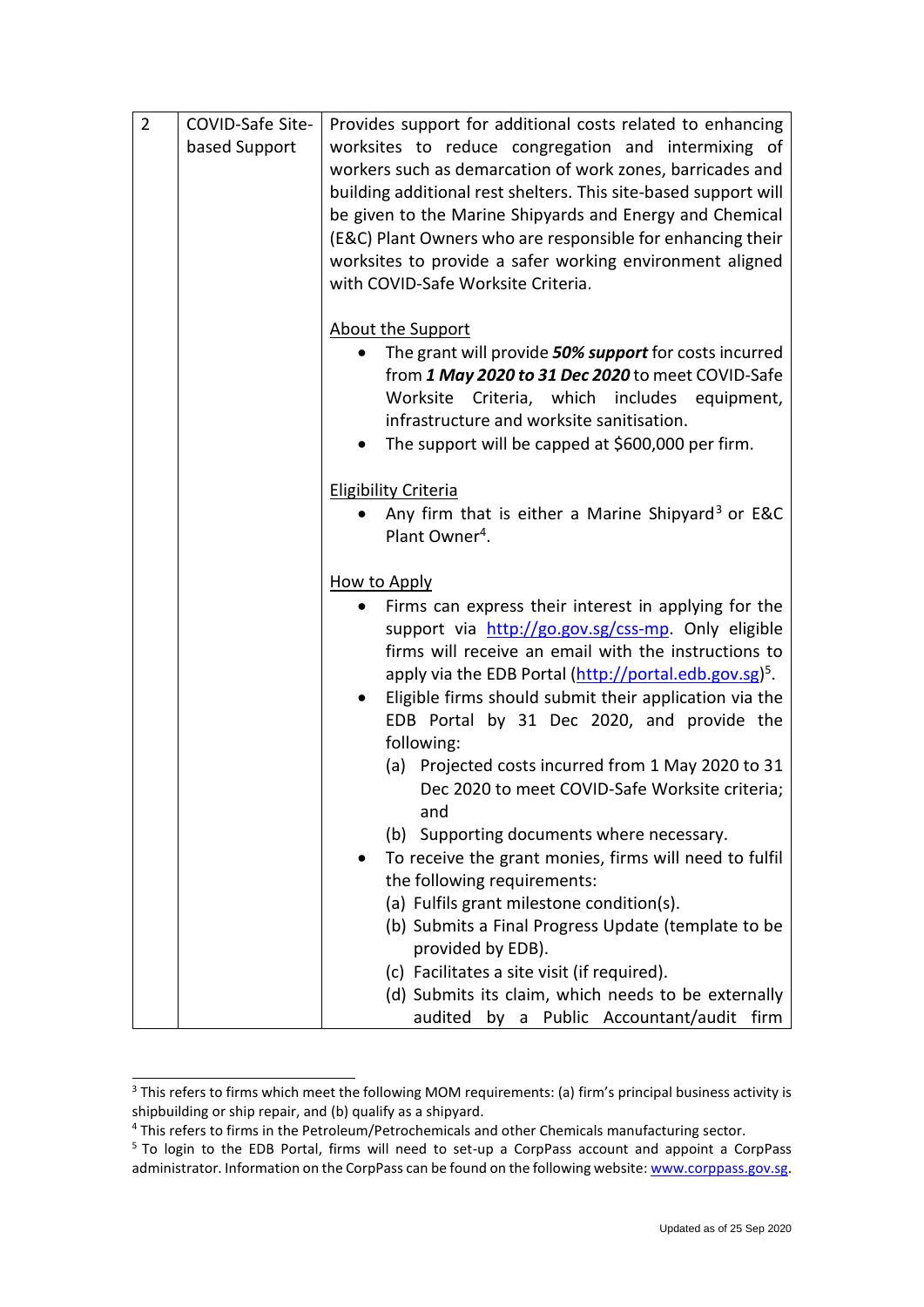|   |                                          | registered with the Accounting and Corporate<br>Regulatory Authority.<br>Grant monies will be credited through GIRO through<br>firm's bank account after EDB is satisfied with the<br>review of the above requirements.                                                                                                                                                                                                         |
|---|------------------------------------------|---------------------------------------------------------------------------------------------------------------------------------------------------------------------------------------------------------------------------------------------------------------------------------------------------------------------------------------------------------------------------------------------------------------------------------|
| 3 | Productive Safe<br><b>Restart Scheme</b> | Provides support for projects to accelerate digital adoption<br>and/or transform operations.<br>About the Support<br>The grant will provide up to 80% support for<br>enterprise-level and industry-level projects.                                                                                                                                                                                                              |
|   |                                          | <b>Eligibility Criteria</b><br>For enterprise-level projects, any firm that is a<br>Process Contractor <sup>6</sup> , Marine Shipyard, Resident<br>Contractor, Common Contractor and have at least<br>30% local shareholding.<br>For industry-level projects, any firm that is a Process<br>$\bullet$<br>Contractor <sup>7</sup> , Marine Shipyard, Resident Contractor,<br>Common Contractor or E&C Plant Owner <sup>8</sup> . |
|   |                                          | <b>How to Apply</b><br>Enterprise-level project:<br>Eligible companies can tap on ESG's Enterprise<br>Development Grant (EDG) to undertake enterprise-<br>level projects. Interested firms may find out more<br>about EDG application process at this website<br>(https://www.enterprisesg.gov.sg/financial-<br>assistance/grants/for-local-companies/enterprise-<br><u>development-grant/apply/pre-application</u> )           |
|   |                                          | Industry-level project:<br>Eligible<br>companies<br>ESG<br>approach<br>can<br>at<br>enquiry@enterprisesg.gov.sg to indicate interest in<br>undertaking an industry-level project.                                                                                                                                                                                                                                               |

 $6$  This refers to firms which are registered members of the Association of Process Industry that hire Process account workers.

 $7$  This refers to firms which are registered members of the Association of Process Industry that hire Process account workers.

<sup>8</sup> This refers to firms in the Petroleum/Petrochemicals and other Chemicals manufacturing sector.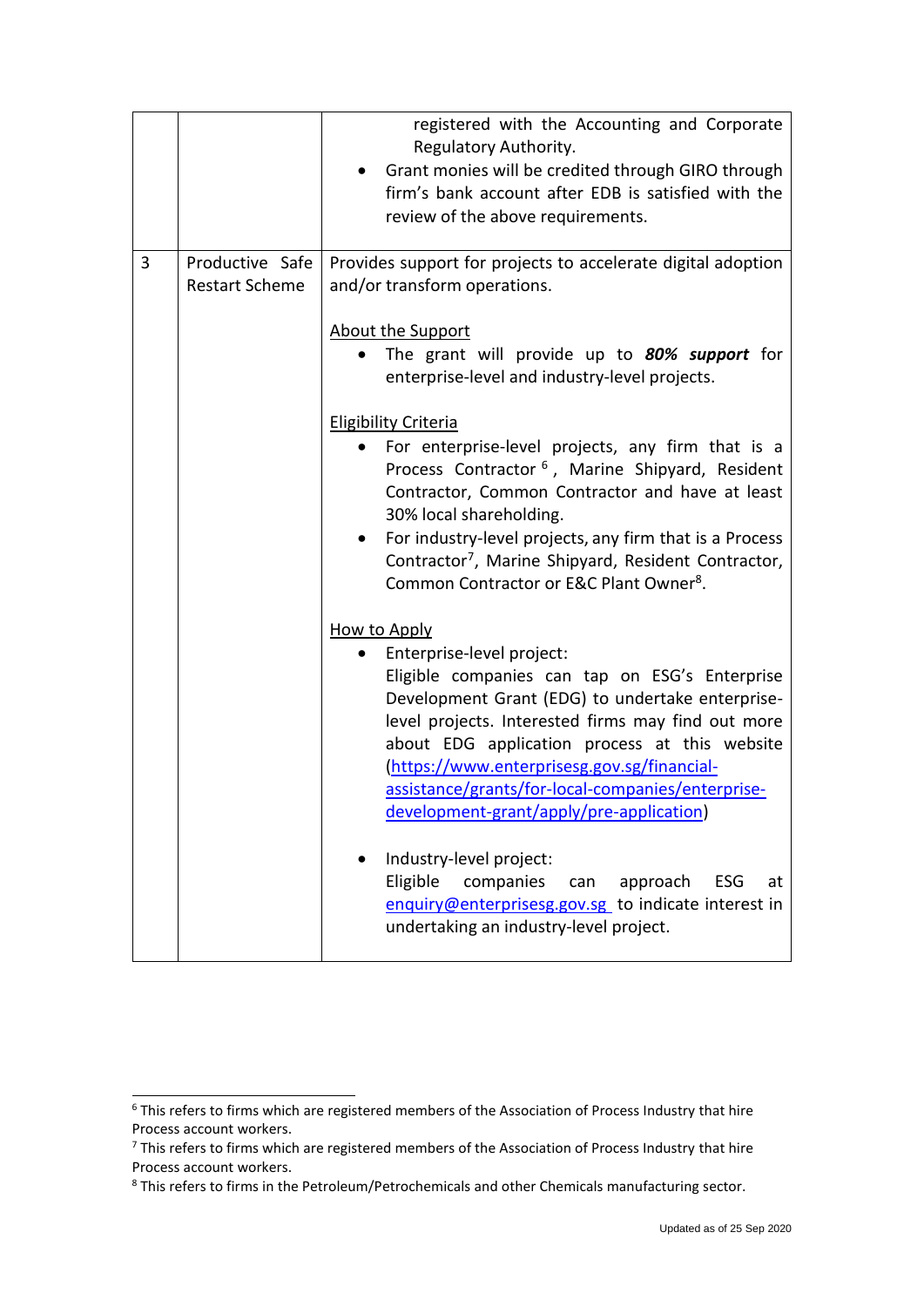# **ANNEX B: FAQ FOR MARINE AND PROCESS SUPPORT PACKAGE**

## **COVID-Safe Firm-level Support**

**1. Does the COVID-Safe Firm-level Support apply to main contractors only? Can subcontractors apply?** 

The support applies to all firms employing Marine and/or Process workers and paid up to Feb 2020's foreign worker levy in full (amount which was due in Mar 2020). There is no need to apply.

# **2. What is frequency of the support and when can I receive it?**

This is a one-off support. Eligible firm with PayNow Corporate account will receive the support by the end of October 2020. Eligible firm without a PayNow Corporate account are encouraged to register with one of the nine participating banks in Singapore namely, Citibank, DBS Bank, HSBC, Maybank, OCBC Bank, Standard Chartered Bank, UOB Bank, Bank of China, Industrial and Commercial Bank of China (ICBC) before 14 Oct 2020.

# **3. Do I need to provide any supporting documents or information?**

Eligible firms with PayNow Corporate account do not need to submit any supporting documents. ESG will contact eligible firms without PayNow Corporate account to provide necessary information and documentation. Payment will be made to eligible firm without PayNow Corporate account at a later date.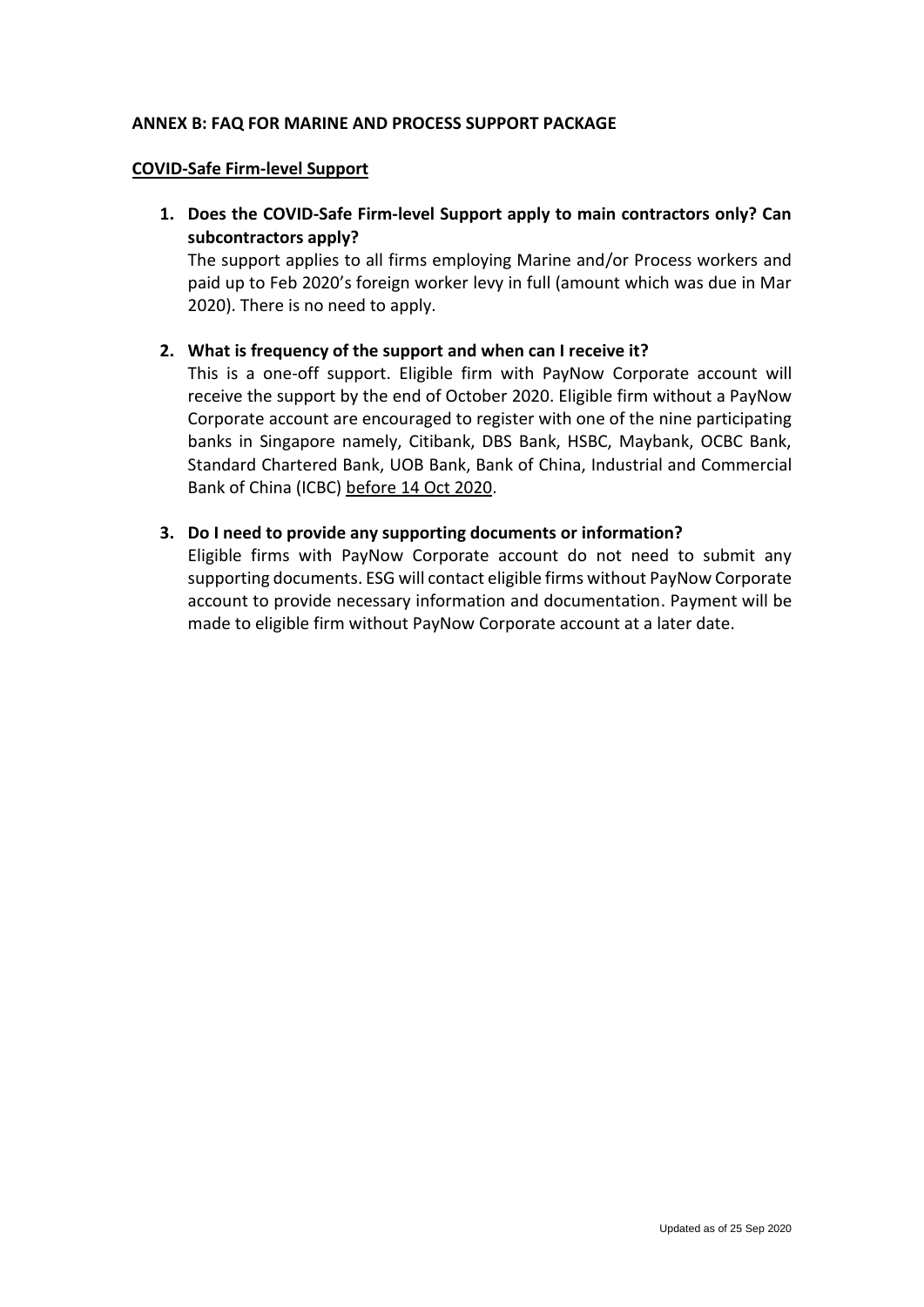#### **COVID-Safe Site-based Support**

**4. Does the COVID-Safe Site-based Support apply to Marine Shipyards and E&C Plant Owners only? How about contractors?**

The COVID-Safe site-based support offsets part of the additional costs related to enhancing worksites (in accordance with COVID-Safe Worksite Criteria) to reduce congregation and intermixing of workers (e.g. demarcation of work zones, barricades, building additional rest shelters) and sanitisation services. Thus, the support is only given to Marine Shipyards and E&C Plant Owners who are responsible for implementing these measures for their worksites. Contractors are therefore not eligible.

**5. Why is the support period limited to 1 May 2020 to 31 Dec 2020? Can it be adjusted or extended?** 

The grant is meant to support costs incurred to comply with COVID-Safe Worksite requirements, which include equipment, infrastructure and worksite sanitisation. Such costs are typically incurred upfront and thus the support period was structured to begin one month before the COVID-Safe Worksite requirements were published in Jun 2020. Firms can apply for support within the stated period.

### **6. What must I do to receive the support? When can I expect to receive it?**

To receive the grant monies, firms will need to fulfil the following requirements: (a) Fulfils grant milestone condition(s).

- (b) Submits a Final Progress Update (template to be provided by EDB).
- (c) Facilitates a site visit (if required).
- (d) Submits its claim, which needs to be externally audited by a Public Accountant/audit firm registered with the Accounting and Corporate Regulatory Authority.

The grant monies will be disbursed once EDB is satisfied with the review of the above requirements.

#### **7. What are the information and documents needed for application?**

To apply, firms should provide the following:

- (a) Projected costs incurred from 1 May 2020 to 31 Dec 2020 to meet COVID-Safe Worksite criteria; and
- (b) Supporting documents where necessary.

### **8. How do we receive the support?**

Firms will need to fulfil the following requirements to receive the grant monies:

- To receive the grant monies, firms will need to fulfil the following requirements:
- (a) Fulfils grant milestone condition(s).
- (b) Submits a Final Progress Update (template to be provided by EDB).
- (c) Facilitates a site visit (if required).
- (d) Submits its claim, which needs to be externally audited by a Public Accountant/audit firm registered with the Accounting and Corporate Regulatory Authority.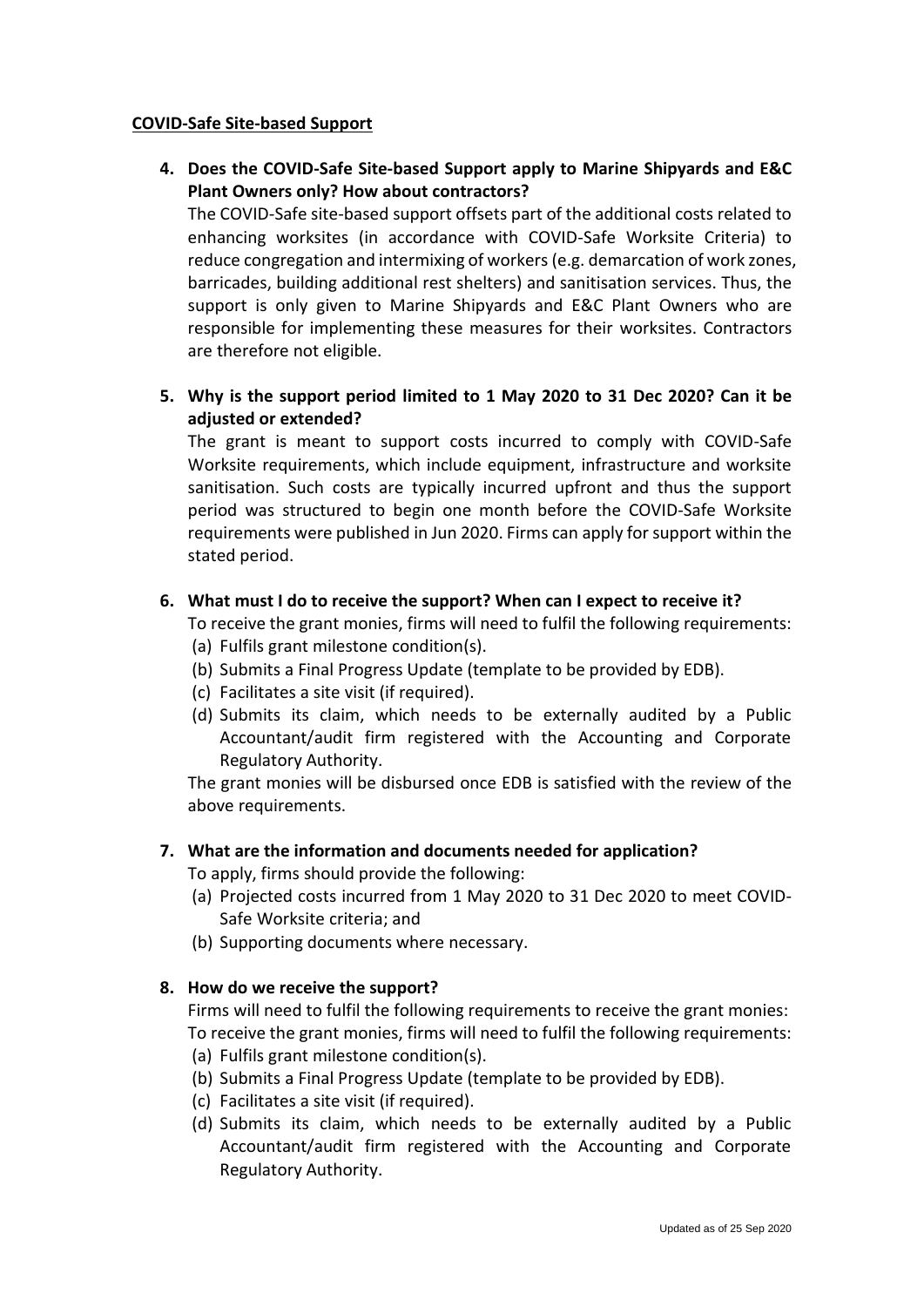Grant monies will be credited through GIRO through the firm's bank account once EDB is satisfied with the review of the above requirements.